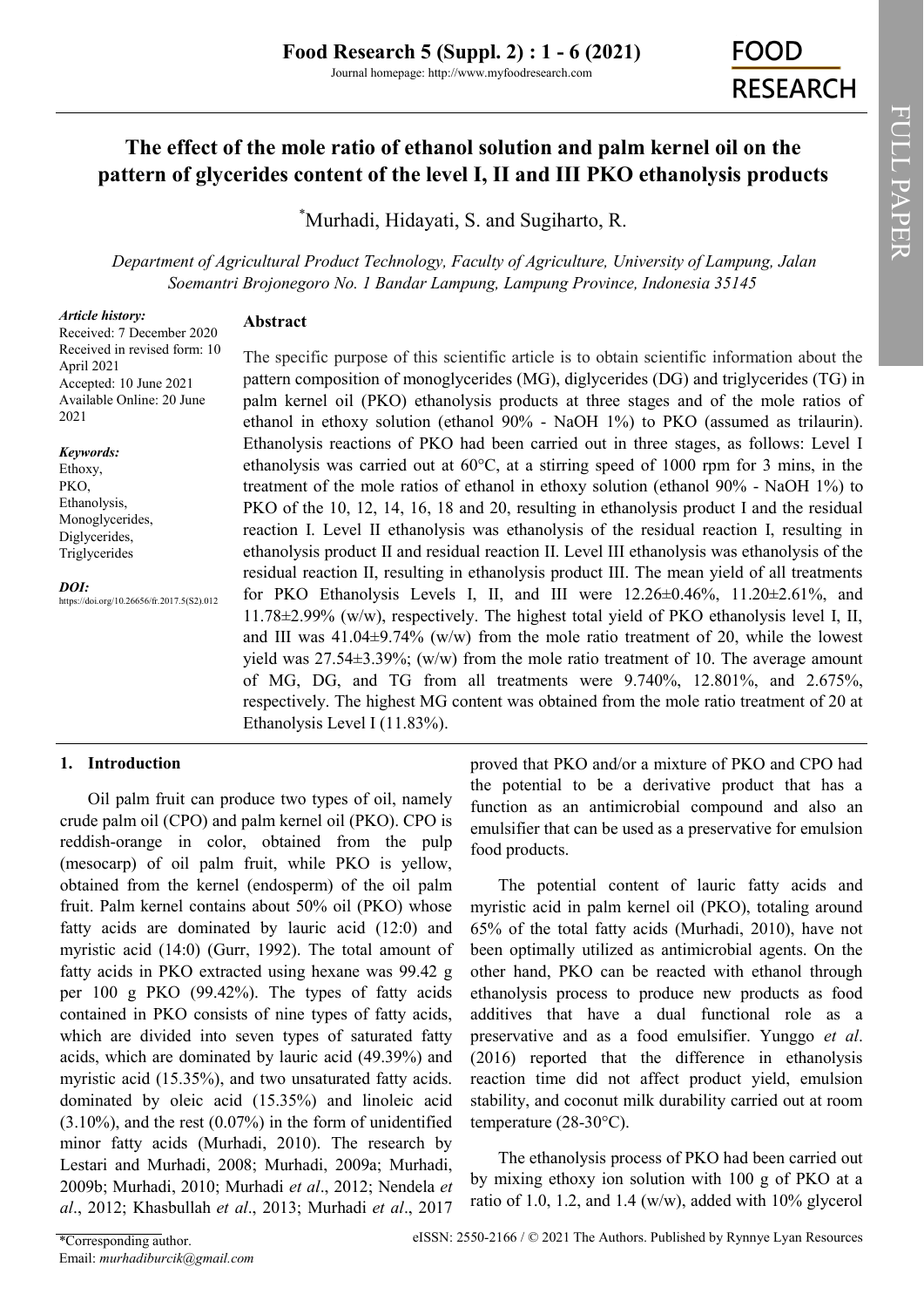FULL PAPER

(w/w of PKO weight), heated at 55-60°C and stirred at 1000 rpm for 3, 6, 9, or 12 mins. Such ethanolysis process produced ethanolysis products with an average content of glycerides, esters, monoglycerides, internal standards, diglycerides and triglycerides of 6.09%, 55.02%, 7.07%, 2.55%, 23.54%, and 5.73%, respectively. The treatment that produced the highest monoglycerides (MG) and diglycerides (DG) content was the ethanolysis process which was carried out for three mins with a ratio of ethoxy solution to PKO of 1.0 (w/w), in which the percentages of MG and DG resulted were 7.74% and 30.60% (w/w), respectively (Murhadi *et al*., 2019).

The specific purpose of this scientific article is to obtain scientific information about the pattern composition of MG, DG and TG in palm kernel oil (PKO) ethanolysis products at three stages and of the mole ratios of ethanol in ethoxy solution (ethanol 90% - NaOH 1%) to PKO (assumed as trilaurin).

#### **2. Materials and methods**

#### *2.1 Materials and equipment*

Fresh PKO was obtained directly from the palm oil mill of the PTPN VII Bekri Central Lampung, Chemicals consist of: absolute ethanol, technical ethanol, NaOH, HCl 35%, aquadest, n-hexane, indicator pp, N- Methyl-N -trimethylsilyl-trifluoroacetamide (MSTFA), THF, and heptane. The equipment used: a set of 3-necked glass reflux flask for PKO ethanolysis process, hot platemagnetic stirrer, separating funnel, Gas Chromatography (GC-2010 Shimadzu; Column DB 5 HT serial US Number 1491822).

#### *2.2 PKO preparation*

Crude PKO was filtered and then stored in a cool, dark, dry place. Some of the PKO were analyzed for water content (gravimetry method)), acid number (method of SNI 01-3555-1998), iodine number (method SNI 01-3555-1998), free fatty acid content, and fatty acid profile (C8 to C22).

## *2.3 Preparation of 90% ethanol solution containing 1% NaOH*

The peparation of 90% ethanol solution containing 1% NaOH followed the method of Murhadi *et al*. (2019) with modifications. The calculation to produce an ethoxy solution in the treatment of the mole ratio of the 90% ethanol-1% NaOH solution to PKO equal to 10 (w/w), as follows: It is known that MW of ethanol is 46 and MW of PKO (as trilaurine) is 638. For the experimental unit of 120 g or 0.1881 mol of PKO and a mole ratio of the ethanol solution to PKO equal to 10, it required the

ethanol solution of 1.881 mol or 86.5 g of ethanol 100% and 1.2 g of NaOH pellets. Furthermore, 1.2 g of NaOH was dissolved in 9.6 g of distilled water until the NaOH completely dissolved, then added 86.5 g of ethanolto obtain an ethoxy solution of 90% ethanol containing 1% of NaOH. The solution was then mixed with 120 g PKO with mol ratio of 10. With the same calculation (proportional), the above calculation was used for experimental units with different mole ratios (12, 14, 16, 18 and 20).

### *2.4 Ethanolysis of PKO*

Ethanolysis of PKO has followed the method of Murhadi *et al*., 2019 with modifications, which was carried out in a 3-necked boiling flask (1,000 mL capacity) equipped with a condenser. The boiling flask was placed on a hot plate with a magnetic stirrer. Level I ethanolysis was carried out at 60°C at a stirring speed of 1000 rpm for 3 mins, resulting in ethanolysis product I (top layer) and the residual reaction I (bottom layer). Level II Ethanolysis was ethanolysis of the residual reaction I with the same procedure and treatment as Level I Ethanolysis, resulting in ethanolysis product II and residual reaction II. Ethanolysis Level III was ethanolysis of the residual reaction II, with the same procedure and treatment as Level II ethanolysis, resulting in ethanolysis product III. PKO ethanolysis level I was carried out for all mole ratios of ethoxy solution to PKO (10, 12, 14, 16, 18, and 20), with the basic calculation being 120 g of PKO weight. With the same procedure, it was carried out for the PKO Ethanolysis Level II (PKO residual reaction from level I ethanolysis which was free of water and solvent, an amount of 70 g) and Level III (PKO residual reaction from level II ethanolysis an amount of 40 g). PKO ethanolysis level II and level III have carried out at the same mole ratio as PKO ethanolosis level I (10, 12, 14, 16, 18, and 20).

#### *2.5 Analysis of ethanolysis products*

PKO ethanolysis products at each ethanolysis reaction level were analyzed for the yield and composition of MG, DG and TG compounds, as well as fatty acid profiles using Gas Chromatography carried out at the Laboratory of Food Chemistry at the Indonesian Palm Oil Research Institute (IOPRI) Medan, North Sumatra. The yield of PKO ethanolysis products was calculated based on the weight of the PKO ethanolysis product to the initial weight of PKO.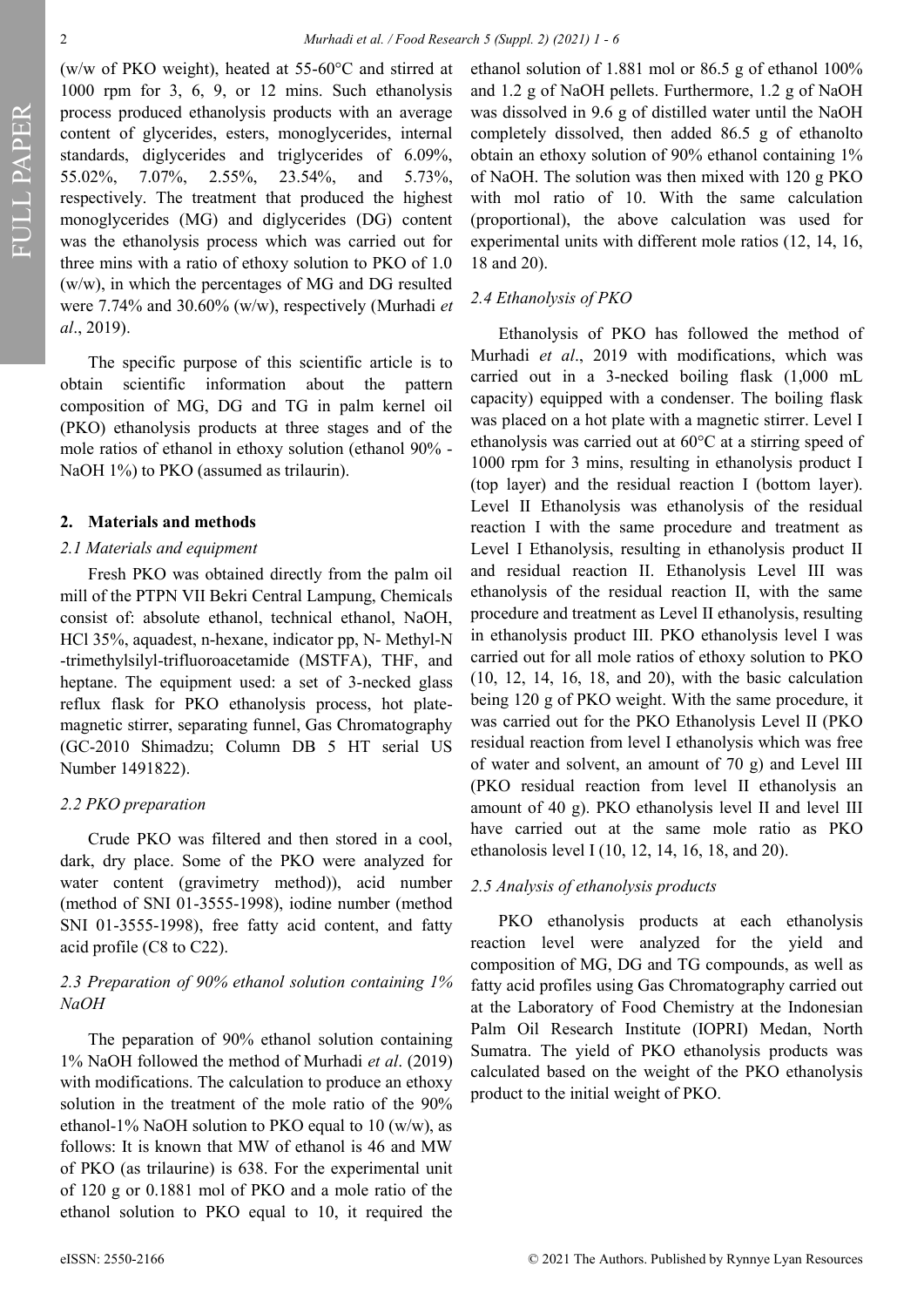#### **3. Results and discussion**

#### *3.1 Chemical analysis in crude PKO*

The results of the analysis of the iodine number, acid number, and free fatty acid content in crude PKO were 19.2 mg/g; 4.15 mg/g; and 1.39%, respectively. While the analysis of the fatty acid profile in crude PKO was: C6:0 (0.17%), C8:0 (2.90%), C10:0 (2.91%), C12:0 (48.99%), C14:0 (15.77%), C16:0 (8.68%), C18:0 (1.98%), C18:1 (16.13%), C18:2 (2.28%), C20:0  $(0.10\%)$ , and C20:1  $(0.10\%)$ . There were two dominant fatty acids, namely lauric acid (C12: 0) and myristic acid (C14: 0), with a total of 64.76% which contribute to the properties of antimicrobial activity and are very potential as agents for food preservatives. Murhadi (2010) showed that there were at least 4 types of acids that dominated PKO fatty acid profile, which consisted of 2 types of saturated fatty acids, lauric acid (49.39%) and myristic acid (15.35%) and 2 unsaturated fatty acids, oleic acid (15.35%) and linoleic acid (3.10%). The levels of lauric and myristic fatty acids in crude PKO from this study were relatively the same as levels of lauric and myristic fatty acids in PKO obtained from palm kernel extraction with hexane (Murhadi, 2010).

#### *3.2 Yield of PKO ethanolysis products*

Yields of PKO Ethanolysis Levels I, II, and III for the mole ratios of 10, 12, 14, 16, 18, and 20, respectively, are presented in Figure 1. Average yields for PKO Ethanolysis Levels I, II, and III were  $12.26\pm0.46\%$ ,  $11.20\pm2.61\%$ , and  $11.78\pm2.99\%$ , respectively.



Figure 1. Yield of level I, II, and III PKO Ethanolysis products for the mole ratios of 10, 12, 14, 16, 18, and 20, respectively.

There was a relative increase in the yield of PKO ethanolysis products at ethanolysis level I, II or III with the increasing mole ratio of ethoxy solution to PKO from a ratio of 10 to 20. The treatment with the weight ratio of 90% ethanol solution-1% NaOH (w/w PKO) to PKO equal to 1.4 (w/w) was better than the treatment with the ratio of 1.0 (w/w) and 1.2 (w/ w) (Murhadi *et al*., 2019). It is noted that a weight ratio of 90% ethanol solution-1% NaOH (w/w PKO) to PKO equal to 1.0; 1,2; and 1,4 (w / w) is equivalent to a mole ratio of 13.87; 16,64; and 19,42, respectively. The increases in the yield of PKO

## *3.3 Pattern of MG, DG and TG Compounds in PKO ethanolysis products*

The chromatogram showing the identification results of MG, DG, TG and other components in the level I PKO ethanolysis product for the mol ratio of 10 is presented in Figure 2.



Figure 2. GC chromatogram as a result of identification of MG, DG, TG and other components in level I PKO Ethanolysis products for a mole ratio of 10.

A recapitulation of all data on MG, DG, TG, and other components contained in PKO ethanolysis products levels I, II, and III for each treatment ratio (10 up to 20) is presented in Table 1.

Based on the data in Table 1, the average content of monoglycerides (MG), diglycerides (DG), and triglycerides (TG) for all treatments were 8.26±2.17%, 14.40±4.66%, and 0.77±0.27%, respectively. Murhadi *et al*. (2019), found that ethanolysis carried out at a temperature of 55-60°C with a stirring speed of 1000 rpm for 3, 6, 9, and 12 mins with the weight ratio of ethoxy ion solution to crude PKO of 1.0, 1.2, and 1.4 (w/ w) produced an average content of glycerides, esters, monoglycerides, internal standards, diglycerides, and triglycerides in PKO ethanolysis products, each of 6.09; 55.02; 7,07; 2.55; 23.54; and 5.73%, respectively. The types of monoglycerides that dominated ethanolysis products were monolaurin and monomyristin, which amounted to 7.07% of the total glycerides in PKO ethanolysis products (Oh and Marshall, 1994; Cotton and Marshall, 1997).

## *3.4 Composition patterns of MG, DG, and TG in ethanolysis products*

The Graphs of the composition patterns of MG, DG and TG of the PKO ethanolysis products for each mole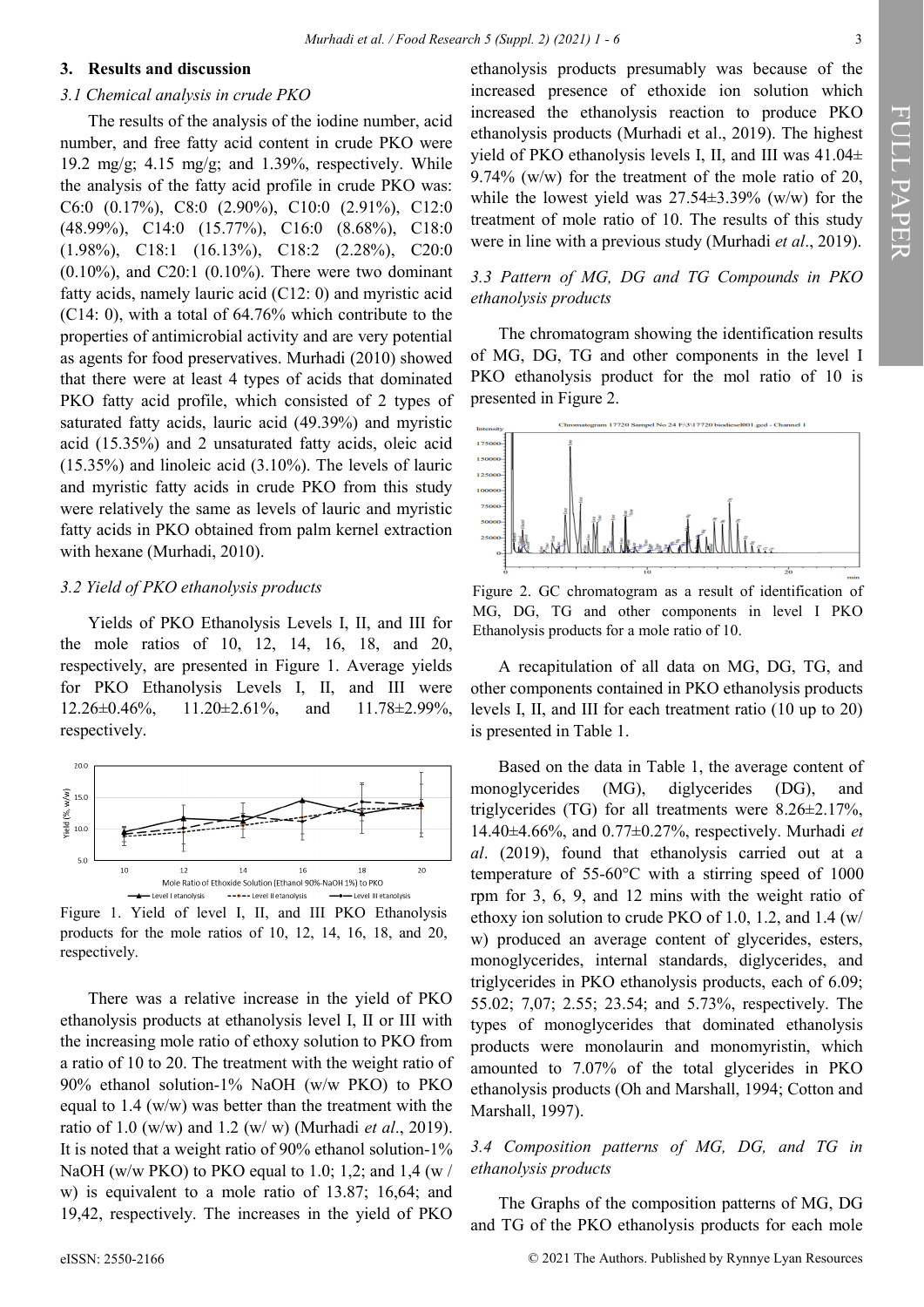Table 1. Data recapitulation of MG, DG and TG compounds, and other components in PKO ethanolysis products for all treatments

| No             | Code    | Compounds (%) |       |          |          |       |      |              |
|----------------|---------|---------------|-------|----------|----------|-------|------|--------------|
|                |         | $\rm MG$      | DG    | TG       | Glycerol | Ester | IS   | <b>TOTAL</b> |
| $\mathbf{1}$   | N10T1U1 | 11.30         | 20.67 | 0.65     | 3.37     | 61.81 | 2.21 | 100          |
| $\overline{2}$ | N12T1U1 | 6.20          | 22.28 | 1.75     | 4.71     | 62.93 | 2.13 | 100          |
| $\mathfrak{Z}$ | N14T1U1 | 10.55         | 21.55 | $0.58\,$ | 3.87     | 60.93 | 2.52 | 100          |
| $\overline{4}$ | N16T1U1 | 11.30         | 24.01 | 0.72     | 3.31     | 58.12 | 2.54 | 100          |
| 5              | N18T1U1 | 10.54         | 20.76 | 0.49     | 4.56     | 61.18 | 2.47 | 100          |
| 6              | N20T1U1 | 4.53          | 14.77 | 0.37     | 4.86     | 72.54 | 2.92 | 100          |
| $\tau$         | N10T2U1 | 10.13         | 13.41 | 0.58     | 4.36     | 69.57 | 1.95 | 100          |
| $\,$ 8 $\,$    | N12T2U1 | 5.13          | 7.74  | 0.61     | 4.21     | 80.67 | 1.65 | 100          |
| 9              | N14T2U1 | 6.72          | 12.58 | 0.89     | 3.60     | 74.51 | 1.71 | 100          |
| 10             | N16T2U1 | 7.87          | 11.01 | 0.62     | 3.34     | 75.37 | 1.78 | 100          |
| 11             | N18T2U1 | 7.82          | 14.02 | 0.74     | 3.52     | 71.99 | 1.90 | 100          |
| 12             | N20T2U1 | 5.69          | 10.51 | 0.80     | 3.69     | 78.24 | 1.07 | 100          |
| 13             | N10T3U1 | 7.24          | 11.15 | 0.57     | 4.07     | 74.96 | 2.01 | 100          |
| 14             | N12T3U1 | 4.52          | 8.82  | 0.75     | 1.67     | 83.05 | 1.19 | 100          |
| 15             | N14T3U1 | 6.54          | 12.52 | 0.97     | 3.39     | 74.92 | 1.65 | 100          |
| 16             | N16T3U1 | 10.22         | 12.04 | 0.56     | 0.76     | 74.24 | 2.19 | 100          |
| 17             | N18T3U1 | 5.15          | 10.49 | 1.02     | 3.08     | 79.00 | 1.26 | 100          |
| 18             | N20T3U1 | 7.57          | 12.78 | 0.73     | 0.83     | 76.71 | 1.38 | 100          |
| 19             | N10T1U2 | 11.03         | 20.31 | 1.41     | 6.37     | 58.51 | 2.37 | 100          |
| 20             | N12T1U2 | 9.16          | 21.11 | 0.75     | 4.89     | 61.94 | 2.14 | 100          |
| 21             | N14T1U2 | 9.89          | 19.04 | 0.85     | 4.96     | 62.99 | 2.27 | 100          |
| 22             | N16T1U2 | 10.54         | 21.38 | 0.53     | 4.57     | 60.74 | 2.24 | 100          |
| 23             | N18T1U2 | 11.29         | 20.00 | 0.77     | 4.66     | 60.76 | 2.52 | 100          |
| 24             | N20T1U2 | 11.60         | 17.04 | 0.48     | 4.29     | 64.48 | 2.11 | 100          |
| 25             | N10T2U2 | 11.32         | 14.88 | 1.23     | 5.24     | 65.37 | 1.97 | 100          |
| 26             | N12T2U2 | 7.02          | 10.85 | 0.97     | 4.61     | 74.97 | 1.59 | 100          |
| 27             | N14T2U2 | 6.81          | 12.06 | $0.76\,$ | 4.59     | 74.66 | 1.12 | 100          |
| 28             | N16T2U2 | 5.30          | 9.29  | 0.89     | 5.55     | 76.95 | 2.02 | 100          |
| 29             | N18T2U2 | 8.90          | 15.57 | 0.92     | 3.46     | 68.95 | 2.19 | 100          |
| 30             | N20T2U2 | 7.31          | 9.38  | 0.62     | 5.77     | 75.29 | 1.64 | 100          |
| 31             | N10T3U2 | 9.04          | 10.92 | 0.71     | 3.39     | 74.16 | 1.78 | 100          |
| 32             | N12T3U2 | 8.53          | 10.35 | 0.61     | 1.98     | 76.56 | 1.96 | 100          |
| 33             | N14T3U2 | 8.25          | 12.28 | 0.77     | 2.10     | 74.76 | 1.84 | 100          |
| 34             | N16T3U2 | 6.75          | 9.74  | 0.52     | 1.52     | 79.67 | 1.80 | 100          |
| 35             | N18T3U2 | 8.20          | 11.69 | 0.58     | 2.80     | 74.65 | 2.08 | 100          |
| 36             | N20T3U2 | 7.24          | 11.53 | 0.88     | 3.63     | 74.46 | 2.26 | 100          |
| Average        |         | 8.26          | 14.40 | 0.77     | 3.77     | 70.85 | 1.96 | 100          |

Note: N10 s.d. N20 = Mole ratio of ethoxy solution to moles of PKO (10, 12, 14, 16, 18 or 20), T1, T2, or T3 = Level I, Level II, or Level III Ethanolysis, U1 and  $U2$  = Repetition 1 or Repetition 2, IS = Internal standard.

ratio (10, 12, 14, 16, 18, and 20) are presented in Figure 3 (A, B, and C).

7.44±0.78%, 11.19±1.01%, and 0.72±0.12%, respectively.

The average MG, DG, and TG content of the level I PKO ethanolysis were 9.83%±1.55%, 20.24±2.32%, and 0.78%±0.30, respectively. Furthermore, the average content of MG, DG, and TG of the level II PKO ethanolysis were 7.50±1.76%, 11.77±2.33%, and 0.80±0.07%, respectively. And the average MG, DG, and TG content for the level III PKO Ethanolysis were

At the ethanolysis level I, the highest average percentage of MG content was obtained by the treatment of mole ratio of 10  $(11.16\pm0.19\%)$ , while the highest percentage of DG was produced the treatment of the mole ratio of  $16$  (22.70 $\pm$ 1.86%). At the ethanolysis level II, the highest percentage of MG was obtained by the mole ratio treatment of 10 (10.72±0.84%) and the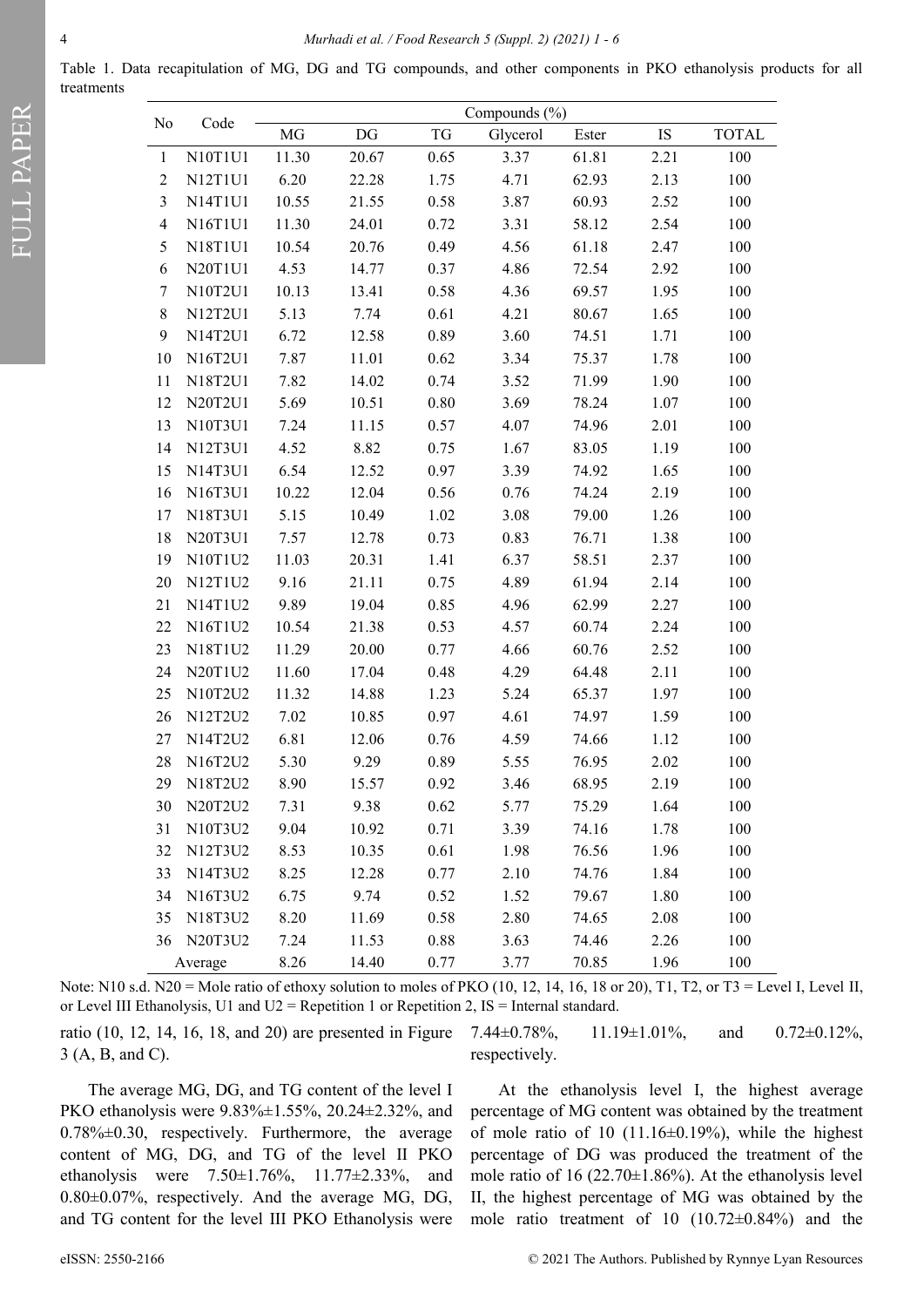

Figure 3. Pattern composition of MG, DG and TG in PKO ethanolysis level I (A), level II (B) and level III (C) at mol ratios of 10, 12, 14, 16, 18, and 20.

highest percentage of DG was obtained by the mole ratio treatment of 18 and 10 (14.80±1.09% and 14.15±1.04, respectively). In terms of the efficiency of using ethoxy solvent, it is recommended to use treatment with a mole ratio of 10 only. The percentage of MG obtained resulted in all ethanolysis level III products were relatively the same, based on the standard deviation value, so it is more efficient to use the smallest mole ratio treatment, such as a mole ratio of 10.

### **4. Conclusion**

The fatty acids that make up crude PKO were dominated by eleven types of fatty acids, namely: C6:0 (0.17%), C8:0 (2.90%), C10:0 (2.91%), C12:0 (48.99%), C14:0 (15.77%), C16:0 (8.68%), C18:0 (1.98%), C18:1 (16.13%), C18:2 (2.28%), C20:0 (0.10%), and C20:1 (0.10%). Of the eleven types of fatty acids contained in PKO, two dominant fatty acids contribute to the properties of antimicrobial activity, that were lauric acid (C12:0) and myristic acid (C14:0) which are 48.99% and 15.77%, respectively, so that the total of the two types of acids reached 64.76%.

The average amounts of monoglycerides (MG), diglycerides (DG), and triglycerides (TG) for all treatments were 8.26±2.17%, 14.40±4.66%, and 0.77±0.27%, respectively. The average MG, DG, and TG content of PKO ethanolysis level I was 9.83±1.55%, 20.24±2.32%, and 0.78±0.30%, respectively. Furthermore, the average MG, DG, and TG content for ethanolysis level II were  $7.50 \pm 1.76$ %,  $11.77 \pm 2.33$ %, and 0.80±0.07%, respectively. The average MG, DG, and TG content for ethanolysis stage II were 7.44±0.78%, 11.19±1.01%, and 0.72±0.12%, respectively.

#### **Acknowledgments**

We would like to thank the Institute of the Research and Community Services (LPPM) of the University of Lampung (Unila) for funding this research through the professorship research grant 2018.

### **References**

- Cotton, L.N. and Marshall, D.L. (1997). Monolaurin preparation methods effects activity against vegetative cell of *Bacillus cereus*. *Journal of Food Science and Technology*, 30(8), 830-832. https:// doi.org/10.1006/fstl.1997.0281
- Gurr, M.I. (1992). Role of Fats in Food and Nutrition. New York: Elsevier Applied Science.
- Khasbullah, F., Murhadi and Suharyono, As. (2013). Study of functional characteristics of thanolysis products of mixture of CPO (crude palm oil) and PKO (palm kernel oil) in level two ethanolysis reactions. *Jurnal Teknologi and Industri Hasil Pertanian*, 18(1), 13-27.
- Lestari, M. and Murhadi. (2008). Effect of ethanol PKO ratio and reaction time on the yield and antibacterial activity of palm kernel oil (PKO) ethanolysis products. *Jurnal Teknologi and Industri Hasil Pertanian*, 13(2), 95-107.
- Murhadi, Hidayati, S. and Sugiharto, R. (2019). Profile of monoglyceride and diglyceride compounds of the ethanolysis products from palm kernel oil (PKO). *IOP Conference Series: Earth and Environmental Science,* 292, 012002. [https://doi.org/10.1088/1755](https://doi.org/10.1088/1755-1315/292/1/012002)- [1315/292/1/012002](https://doi.org/10.1088/1755-1315/292/1/012002)
- Murhadi, M., Hidayati, S. and Kurniawan, R. (2017). Effect of acid types and heating reaction times on the characteristics of PKO (palm kernel oil) ethanolysis products *Journal Agritech,* 37(1), 69-76. https:// [doi.org/10.22146/agritech.17012](https://doi.org/10.22146/agritech.17012)
- Murhadi, Zuidar, A.S. and Fanny, R.L. (2012). Yield and functional characteristics of crude ethanolysis products from PKO and CPO mixtures. Presented at The SMAIP III National Seminar, June 28-29, 2012. Faculty of Mathematics and Natural Sciences

FULL PAPER

FULL PAPER